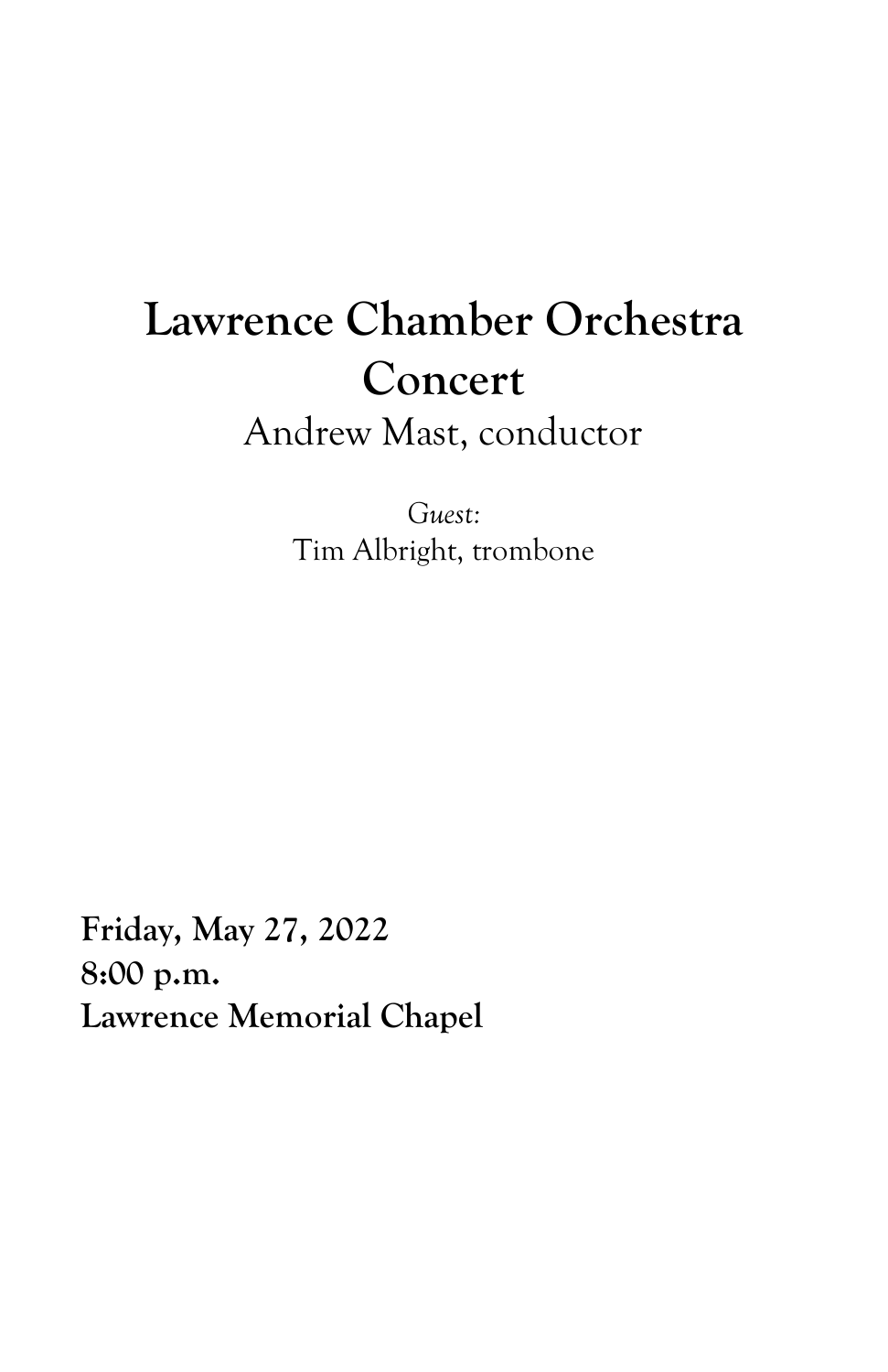*Almost Alice* (2018) Theresa Martin

(b. 1979)

*Concertino d'Hiver* (1953) Darius Milhaud

# Tim Albright, trombone

(1892-1974)

*St. Paul's Suite* (1913) Gustav Holst Jig (1874-1934) Ostinato Intermezzo Finale (The Dargason)

*We collectively acknowledge that Lawrence University is situated on the ancestral homelands of the Menominee and Ho-Chunk people.*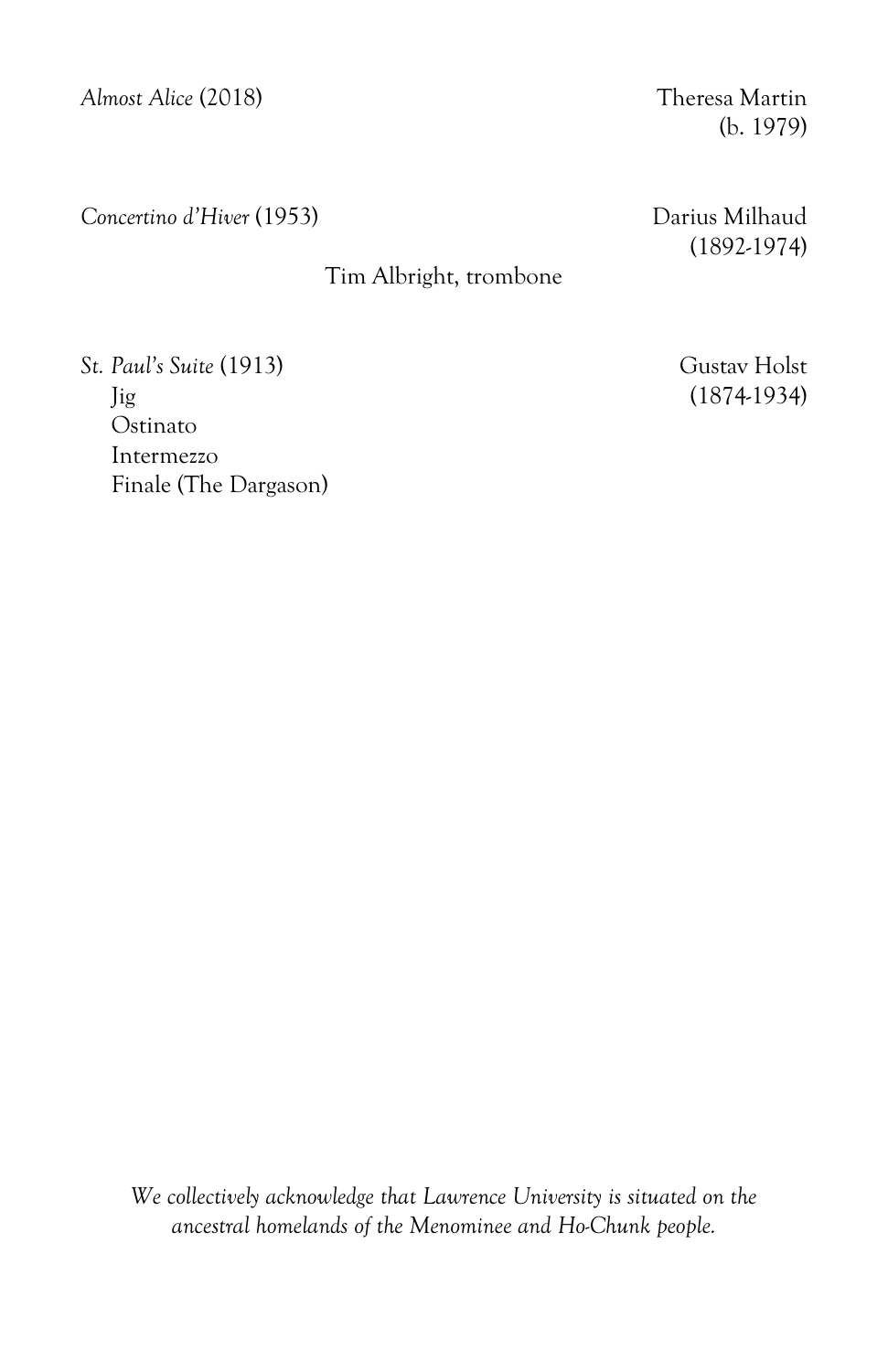## **Lawrence Chamber Orchestra**

Andrew Mast, conductor Personnel are listed in alphabetical order to represent the important contributions of every student

# **VIOLIN I**

Eli Jordan Samantha Correa- Gomez*, asst. Concertmaster* Matthew Piper,  $*$  *Concertmaster* Nina Schifano Thea Weinbeck

## **VIOLIN II**

Ellie Lutterman Joel Peterson\*‡ Maximiliano Rossetti- Barale+ Ashley Tang

# **VIOLONCELLO**

Ernesto Bañuelos\* Nick Chrisman Sophia Eckdale- Dudley Mystique Evans+ Caitlin Forbes

### **BASS**

Aaron Brenton+ Liam Phillips\*

#### **VIOLA**

Kiara Didier+ Lee Friedman May Garvey\* Penelope Sligh

*\*principal +assistant principal ‡stage crew*

 $\star$  Graduating seniors